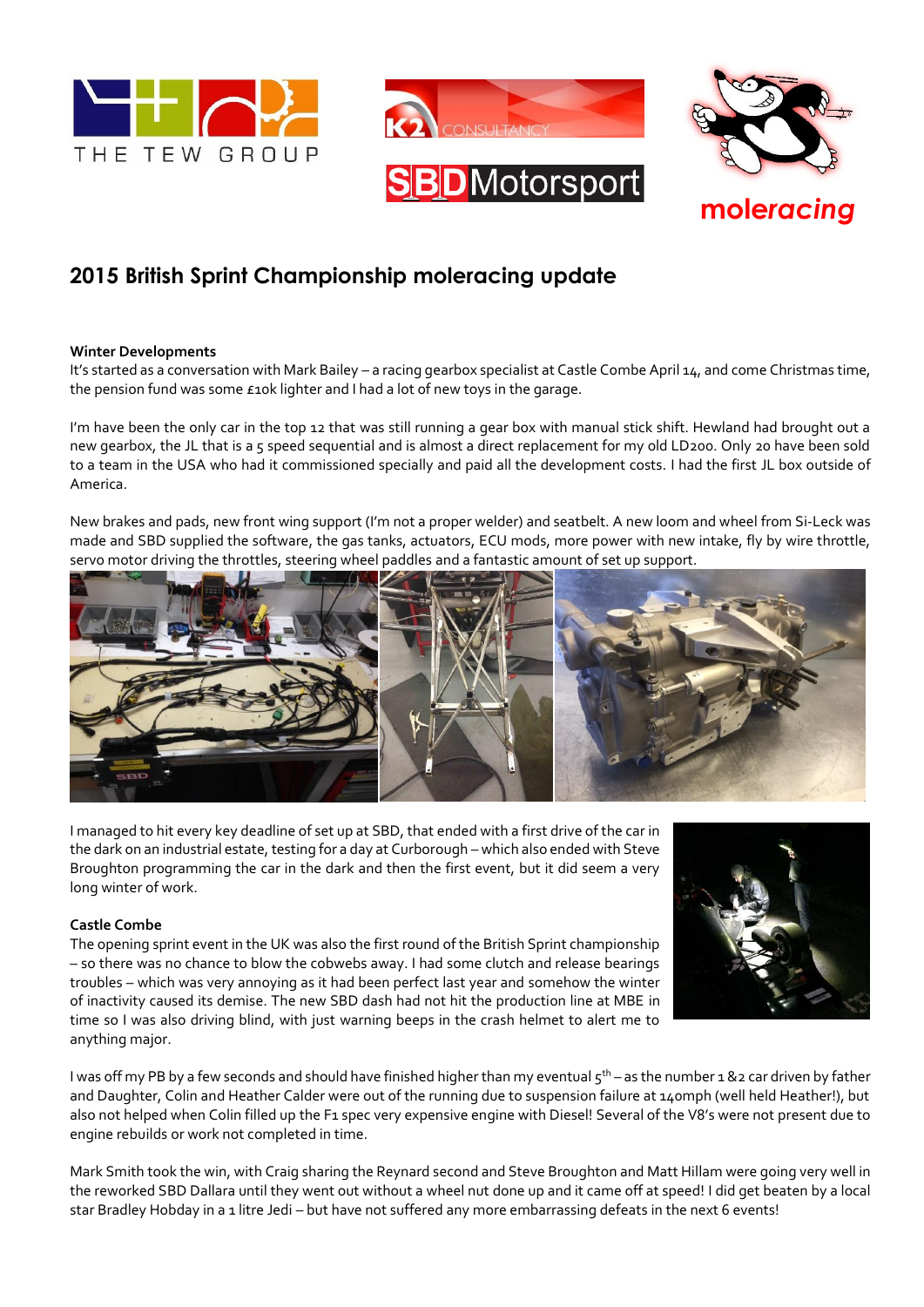#### **Rockingham**



Having had such a good time last year, Martin Pickles – another 1 litre Jedi & Matt Carter – 1.4 Radical, went from Combe straight to Rockingham just for the fun of the driving the circuit. Here I continued to have clutch and slave release bearing trouble, plus drivability issues causing the car to kangaroo. Despite a new PB, I missed out on the win by 0.01 seconds to Gary Thomas – and yes for the records I hereby state that Martin had a higher speed than me in the banked apex of turn 1 after we both ran his data logger on our cars!

Poor old Matt Carter, after 2 great days of motorsport, had a massive smash on his bike the following day and is likely to be out of action all season – wishing him a good full recovery.

## **Croft**

So more expensive and another £1k or so and a lot of effort in the intervening fortnight sorted the kangarooing (unsupported cable between throttle

pedal and potentiometer was whipping like a washing line up and down! The repeair however with an SBD throttle kit was not helped when I welded thought the brake cable the day before Croft! And then a new clutch and slave cylinder and release bearing and assistance from 76 year old racer David Hunter got me to the circuit in good shape.

A fine day and great competition saw the Calder's take the 1 &2 slots, Mark 3rd, and then Steve Broughton with a best result for several years and myself. Craig had not been to Croft before so I had an advantage, but he was only .6 behind me. Then the V8 of John Graham, so all in all a good day!

#### **Lydden**

Two more weeks and nothing major to work on before one of my favourite tracks of the season. Here the morning sprint was part of a multi thousand crowd camping over for the VW Apex festival so the place had a good atmosphere. It rained overnight and after the event finished but we had a dry

session and a new PB was set, but more important, I managed 2<sup>nd</sup> overall – only 0.44 behind Mark and a 'gnats cock' ahead of Craig and Steve. This link<http://youtubedoubler.com/fpGK> shows the two cars side by side (just pause Mark on the left, then

release as I start on the right about 20 seconds in). After the event, we had another upgrade of stability control added to the traction control which takes the yaw of the car into account with an additional accelerometer on board!

#### **Snetterton**

The Calder's returned repaired – as did Richard Arrowsmith after his Lydden crash. And on the Saturday, it all came right on the final run off and I finished  $2^{nd}$  litre behind Mark for a  $4^{th}$ overall. Very tight as always though and 10ths of a second were separating the field. I had an off on the Sunday, pushing too hard but avoided the concrete barriers, to scrape a  $7<sup>th</sup>$ . Nick Algar was fastest 2 litre in his comeback with the supercharged DJ chassis.



## **Pembrey**



Great dry, sunny weekend, but the track was slower than last year due to truck racing the previous weekend and strange rubber/diesel deposits, but again it was all down to 10ths of a second. Whilst Mike Musson is getting his V8 rebuilt, he joined us a Snetterton the previous week and pointed out the strange, upward pointing attitude my car when in excess of 110mph, after lots of calculations of wheel frequencies, I was advised to move from soft 425lbs/in spring with lots of solid packers, to no packers and 700lbs springs. Nervous of making changes as the car had felt good, I did this and was very pleased with the effect. The car became progressive and very driveable. More new 2 litre cars and John Graham in the V8 back again this weekend, so a 7<sup>th</sup> was the best I could manage on the Saturday. Sunday got some decent points on the same course as the Calder's retired with gearbox bearing failure, John Graham in the V8 took his maiden win, and I followed Craig & Mark to take a  $4^{\rm th}$ .